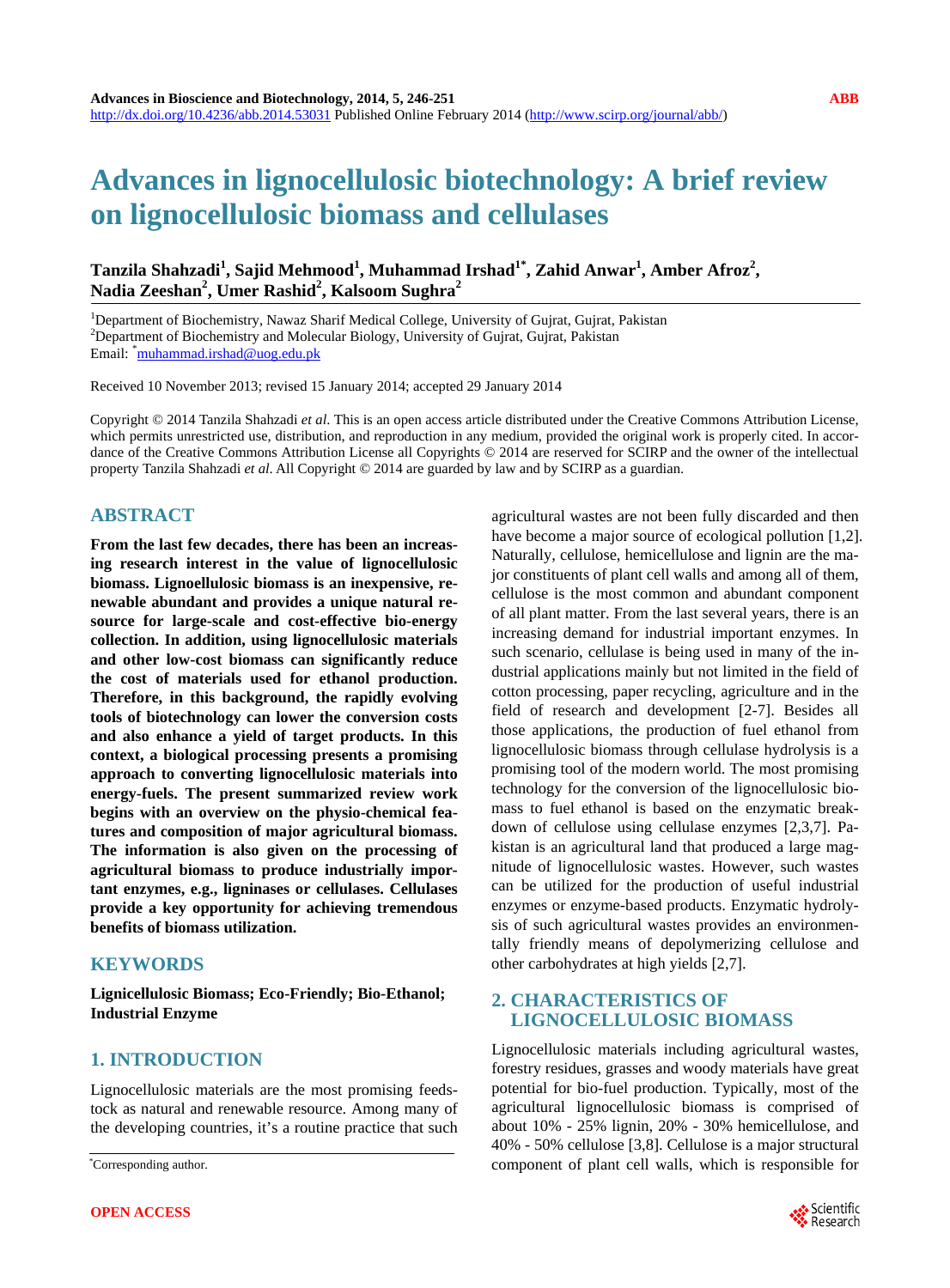mechanical strength and chemical stability to plants. While, hemi-cellulose macromolecules are often repeated polymers of pentoses, and hexoses. Due to the genetic variability among different sources hemicellulose macromolecules are also vary in structural composition [7]. Lignin contains three aromatic alcohols (coniferyl alcohol, sinapyl alcohol and *p*-coumaryl alcohol) produced through a biosynthetic process and forms a protective seal around the other two components *i.e*., cellulose and hemicelluloses (**[Figure 1](#page-1-0)**) [7,9]. In general, the composition of lignocellulose highly depends on its source whether it is derived from the hardwood, softwood, or grasses. Lignocellulosic biomass has a complex internal structure and comprised of a number of major components that have, in turn, also complex structures. **[Table 1](#page-1-1)** shows the typical chemical compositions of all these three components in various lignocellulosic materials that vary in composition due to the genetic variability among different sources [7,8,10,11].

#### **3. PROPERTIES OF CELLULOSE**

Plant biomass contains 40% to 50% of cellulose molecules which are fibrous in nature, insoluble, crystalline polysaccharide. Being the most abundant and easily available carbohydrate polymer all around the earth which is a major polysaccharide constituent of plant cell wall, composed of repeating (1,4)-D-glucopyranose units, which are attached by  $\beta$ -1,4 linkages with an average molecular weight of around 100,000 [12]. Naturally cellulose molecules are exists as bundles which aggregated together in the form of micro-fibrils order *i.e*., crystalline and amorphous regions [3,13,14]. The structure of one

<span id="page-1-0"></span>

**Figure 1.** Chemical structure of lignocellulosic material; (a) Building blocks/units of Lignin; (b) Xylose unit of hemicellulose; and (c) Cellulose. (Adopted from Iqbal *et al*. [7]).

| Lignocellulosic material | Lignin $(\% )$ | Hemicellulose (%) | Cellulose (%) | Reference*              |
|--------------------------|----------------|-------------------|---------------|-------------------------|
| Sugar cane bagasse       | 20             | 25                | 42            | Kim & Day, 2011         |
| Sweet sorghum            | 21             | 27                | 45            | Kim & Day, 2011         |
| Hardwood                 | $18 - 25$      | $24 - 40$         | $40 - 55$     | Malherbe & Cloete, 2002 |
| Softwood                 | $25 - 35$      | $25 - 35$         | $45 - 50$     | Malherbe & Cloete, 2002 |
| Corn cobs                | 15             | 35                | 45            | Prassad et al. 2007     |
| Corn stover              | 19             | 26                | 38            | Zhu et al. 2005         |
| <b>Rice Straw</b>        | 18             | 24                | 32.1          | Prassad et al. 2007     |
| Nut shells               | $30 - 40$      | $25 - 30$         | $25 - 30$     | Abbasi & Abbasi, 2010   |
| Newspaper                | $18 - 30$      | $25 - 40$         | $40 - 55$     | Howard et al. 2003      |
| Grasses                  | $10 - 30$      | $25 - 50$         | $25 - 40$     | Malherbe & Cloete, 2002 |
| Wheat straw              | $16 - 21$      | $26 - 32$         | $29 - 35$     | McKendry, 2002          |
| Banana waste             | 14             | 14.8              | 13.2          | John et al. 2006        |
| Bagasse                  | 23.33          | 16.52             | 54.87         | Guimarães et al. 2009   |
| Sponge gourd fibers      | 15.46          | 17.44             | 66.59         | Guimarães et al. 2009   |

<span id="page-1-1"></span>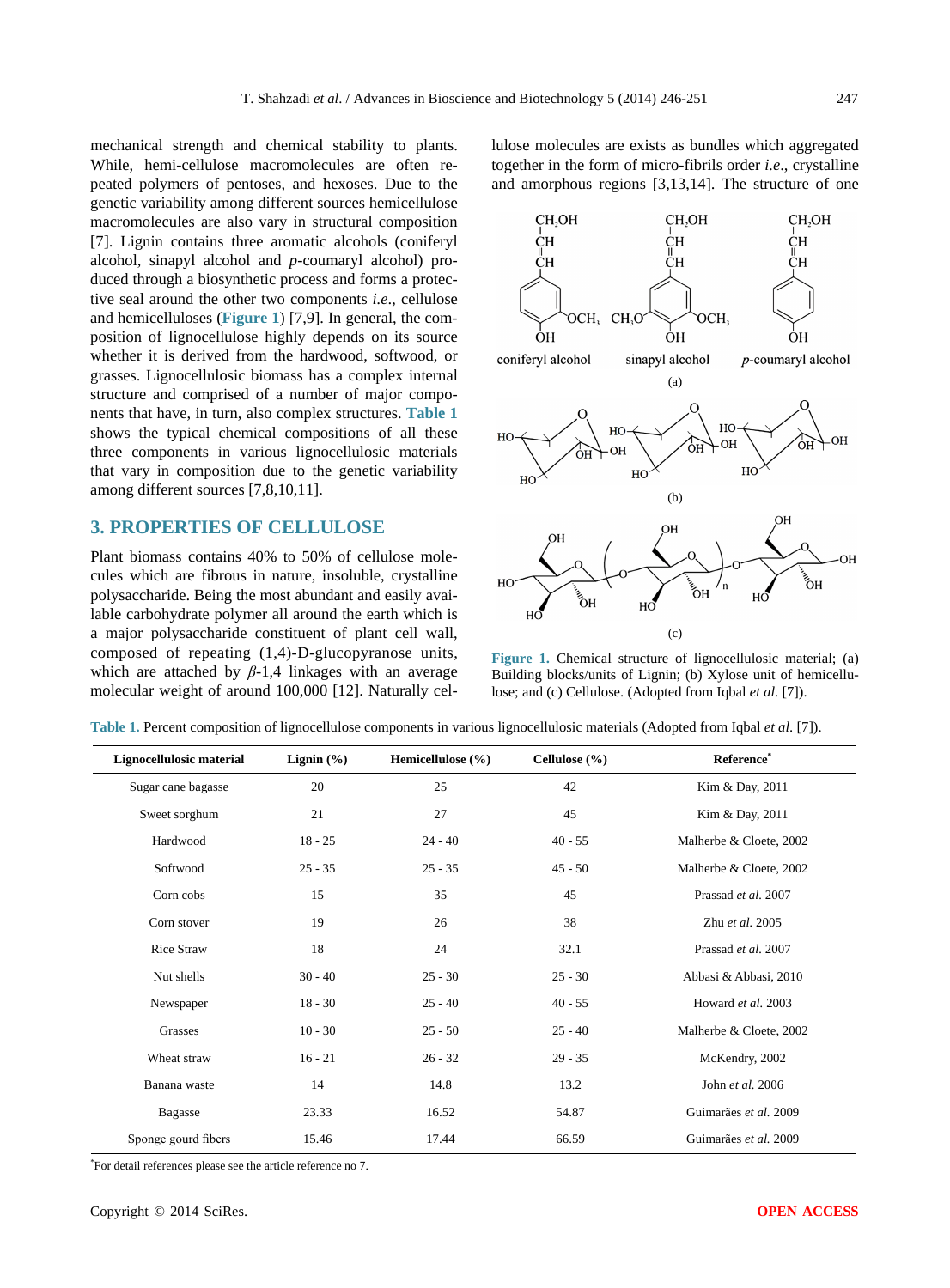chain of the cellulose polymer is presented in **[Figure 1](#page-1-0)** [7]. Cellulose has attracted worldwide attention as a renewable resource that can be converted into bio-based products of commercial interests. Therefore, cellulose has been used as a potential energy source for a wide variety of organisms including fungi and bacteria to extract many useful products e.g., enzymes.

## **4. PROPERTIES OF HEMICELLULOSE**

The second most abundant polymer after cellulose is hemicellulose which is heterogeneously branched in nature. The backbone of the hemicellulose polymer is built up by sugar monomers like xylans, mannans and glucans, with xylans and mannans being the most common [15], in this case xylanases are the enzymes involved in its degradation. Similar to cellulases the xylanases can act synergistically to achieve hydrolysis, predominant enzymes within this systemare endo 1, 4 b-xylanases which attack the polysaccharide backbone, and b-xylosidases. Hemicellulosic biomass contains 25% to 35% of hemicellulose, with an average molecular weight of <30,000. Cellulose and hemicellulose binds tightly with non-covalent attractions to the surface of each cellulose microfibril. Hemicellulose, degrade quickly due to its amorphous nature [16]. Among other important aspects of the structure and composition of hemicellulose are the lack of crystalline structure, mainly due to the highly branched structure, and the presence of acetyl groups connected to the polymer chain.

### **5. PROPERTIES OF LIGNIN**

Lignin is generally the most complex and smallest fraction, representing about 10% to 25% of the biomass. It has a long-chain, aromatic polymer composed largely of phenyl propane units. Lignin acts like a glue by filling the gap between and around the cellulose and hemicellulose complexion with the polymers. It is present in almost all kind of cellulosic plant biomass and acts as a protective sheet against cellulosic and hemicellulosic components of the biomass materials. Lignin is consists of multifarious and large polymer of phenyl-propane, methoxy groups and non-carbohydrate poly phenolic substance, which bind cell walls constituent together [16]. Among them phenyl-propanes are the main blocks of the lignin share in biomass residues. These phenyl-propanes denoted as 0, I, II methoxyl groups attached to rings give special structure I, II and III. These groups depend on the plant source which they are obtained. Structure I exist in plants (grasses) and structure II found in the wood (conifers) while structure III present in deciduous wood.

## **6. BIOTECHNOLOGICAL IMPORTANCE OF LIGNOCELLULOSIC BIOMASS**

A large magnitude of lignocellulosic biomass resources

are available as potential candidate that are convert able into high value bio-products like bio-ethanol/bio-fuels [2]. The detailed step by step information on the conversion of lignocellulosic biomass into fuel ethanol is illustrated in **[Figure 2](#page-3-0)** [7]. From the last few decades there has been an increasing research and developmental interests in the value of lignocellulosic biomass. In this regard a considerable improvement from the green biotechnology related to lignocellulose biomass has appeared. The ever increasing costs of fossil fuels and their greenhouse effects are a major concern about global warming. Therefore, all these issues are creating a core demand to explore alternative cheaper and eco-friendly energy resources [16-18].

#### **7. FROM CELLULOSE TO CELLULASES**

Cellulose is a fibrous, insoluble, crystalline polysaccharide. It is a major polysaccharide constituent of plant cell walls, composed of repeating D-glucose units linked by *β*-1,4-glucosidic bonds [19] and being the most abundant carbohydrate polymer on earth. Cellulose has attracted worldwide attention as a renewable resource that can be converted into bio-based products and bio-energy. But nowadays, enormous amounts of agricultural, industrial and municipal cellulose wastes have been accumulating or used in efficiently due to the high cost of their utilization processes [20]. Therefore, it has become of considerable economic interest to develop processes for the effective treatment and utilization of cellulosic wastes as cheap carbon sources. Cellulose is used as a food source by a wide variety of organisms including fungi, bacteria, plants and protists, as well as a wide range of invertebrate animals, such as insects, crustaceans, annelids, mollusks and nematodes. These organisms possess cellulases and the complete enzymatic system of them include three different types, that is, exo-*β*-1, 4-glucanases (EC 3.2.1.91), endo-*β*-1,4-glucanases (EC 3.2.1.4), and *β*-1,4-glucosidase (EC 3.2.1.21) [3,5]. These enzymatic components act sequentially in a synergistic system to facilitate the breakdown of cellulose and the subsequent biological conversion to an utilizable energy source, glucose. The endo-*β*-1,4-glucanases randomly hydrolyzes the *β*-1,4 bonds in the cellulose molecule, and the exo*β*-1,4-glucanases in most cases release a cellobiose unit showing a recurrent reaction from chain extremity. Lastly, the cellobiose is converted to glucose by *β*-1,4-glucosidase.

#### **8. STATUS & PROSPECTS OF CELLULASES**

Cellulase is an important and essential kind of enzyme for carrying out the depolymerization of cellulose into fermentable sugars. As a major resource for renewable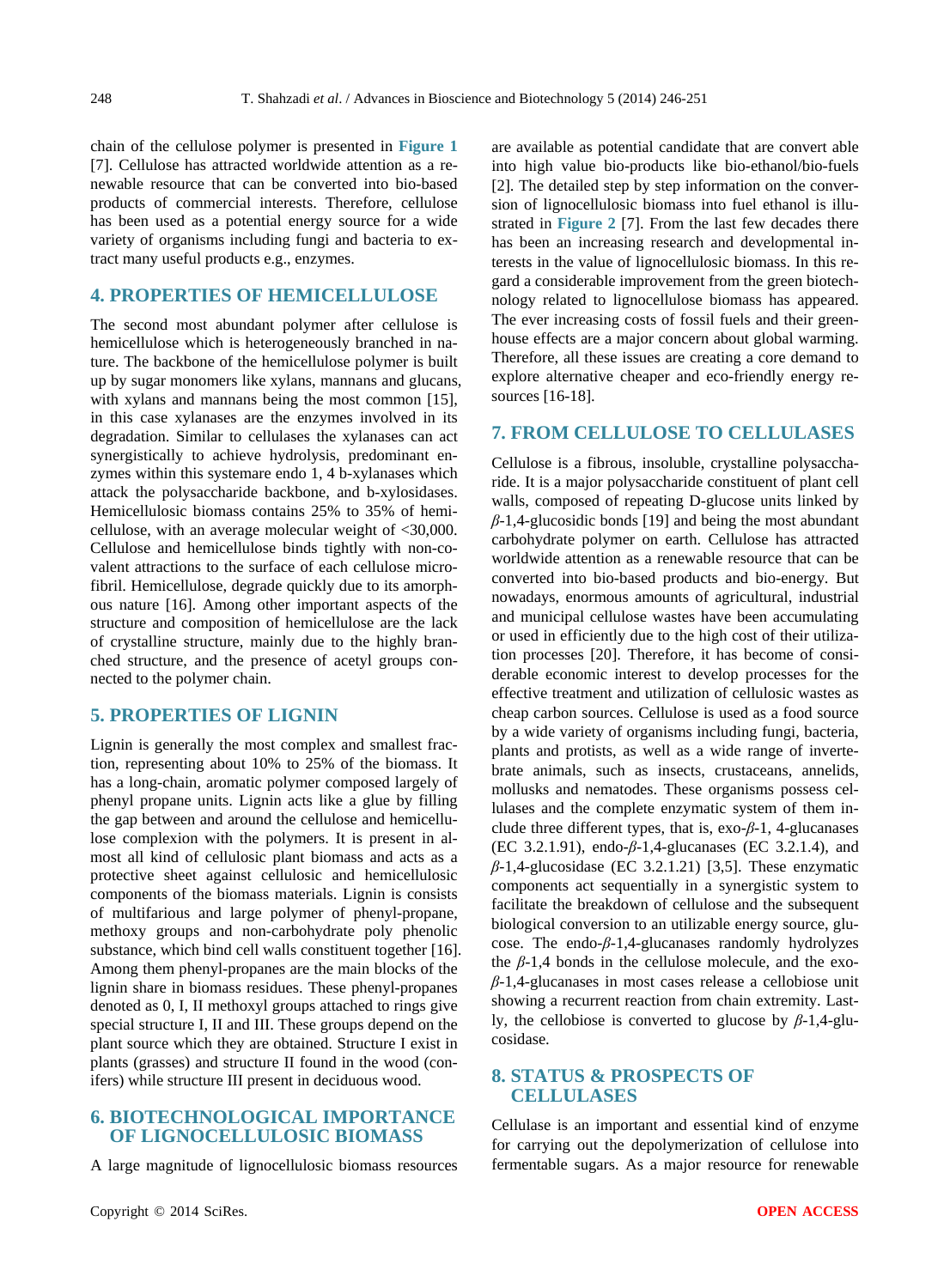<span id="page-3-0"></span>

**Figure 2.** Generalized schematic representation of lignocellulosic materials bio-conversion into ethanol. (Adopted from Iqbal *et al*. [7]).

energy and raw materials, it is widely used in the bioconversion of renewable lignocellulosic biomass. Glucose, from appropriate hydrolysis of this lignocellulosic biomass under the treatment of advanced biotechnology can be used in different applications such as production of fuel ethanol, single cell protein, feed stock, industrially important chemicals and so on [21-23]. A number of fungi and bacteria capable of utilizing cellulose as a carbon source have been identified. Among the cellulolytic fungi, *Trichoderma reesei* has the strongest cellulose-degrading activity, and its cellulase has been widely investigated. Many other industrially important enzymes produced by other fungi such as Trametes versicolor, Trichoderma, *Aspergillus* and *Rhizopus* species have also been extensively studied by several researchers [24-29].

#### **9. CONCLUDED REMARKS**

The whole enzymatic process to hydrolyze lignocellulosic materials could be accomplished through a complex synergistically reaction of these various enzymatic components in an optimum proportion. Cellulases provide a key opportunity for achieving tremendous benefits of biomass utilization. Currently, two significant points of these enzyme-based bioconversion technologies are reaction conditions and the production cost of the related enzyme system. Therefore, there has been much research aimed at obtaining new microorganisms producing cellullase enzymes with higher specific activities and greater efficiency. In addition, using lignocellulosic materials, such as agricultural residues, grasses, forestry wastes, and other low-cost biomass can significantly reduce the cost of raw materials for ethanol production compared to corn. It is also predicted that the use of genetically engineered raw materials with higher carbohydrate content combined with the improvement of conversion technology could reduce the cost of ethanol a lot. All those will give a great help for solving the problems of energy and food in the world. In a word, the cellulase enzymes will be commonly used in many industrial applications, and the demand for more stable, highly active and specific enzymes is also growing rapidly.

#### **ACKNOWLEDGEMENTS**

This review is a part of work conducted by Tanzila Shahzadi (MPhil Biochemistry student) under the supervision of Dr M Irshad. Being course coordinator, on providing technical expertise and data review skills Dr Sajid Mahmood is thankfully acknowledged. Authors are also great full to the Department of Biochemistry, University of Gujrat, Pakistan on providing the literature facilities.

#### **REFERENCES**

[1] Pérez, J., Muñoz-Dorado de la Rubia, T. and Martínez, J. (2002) Biodegradation and biological treatments of cel-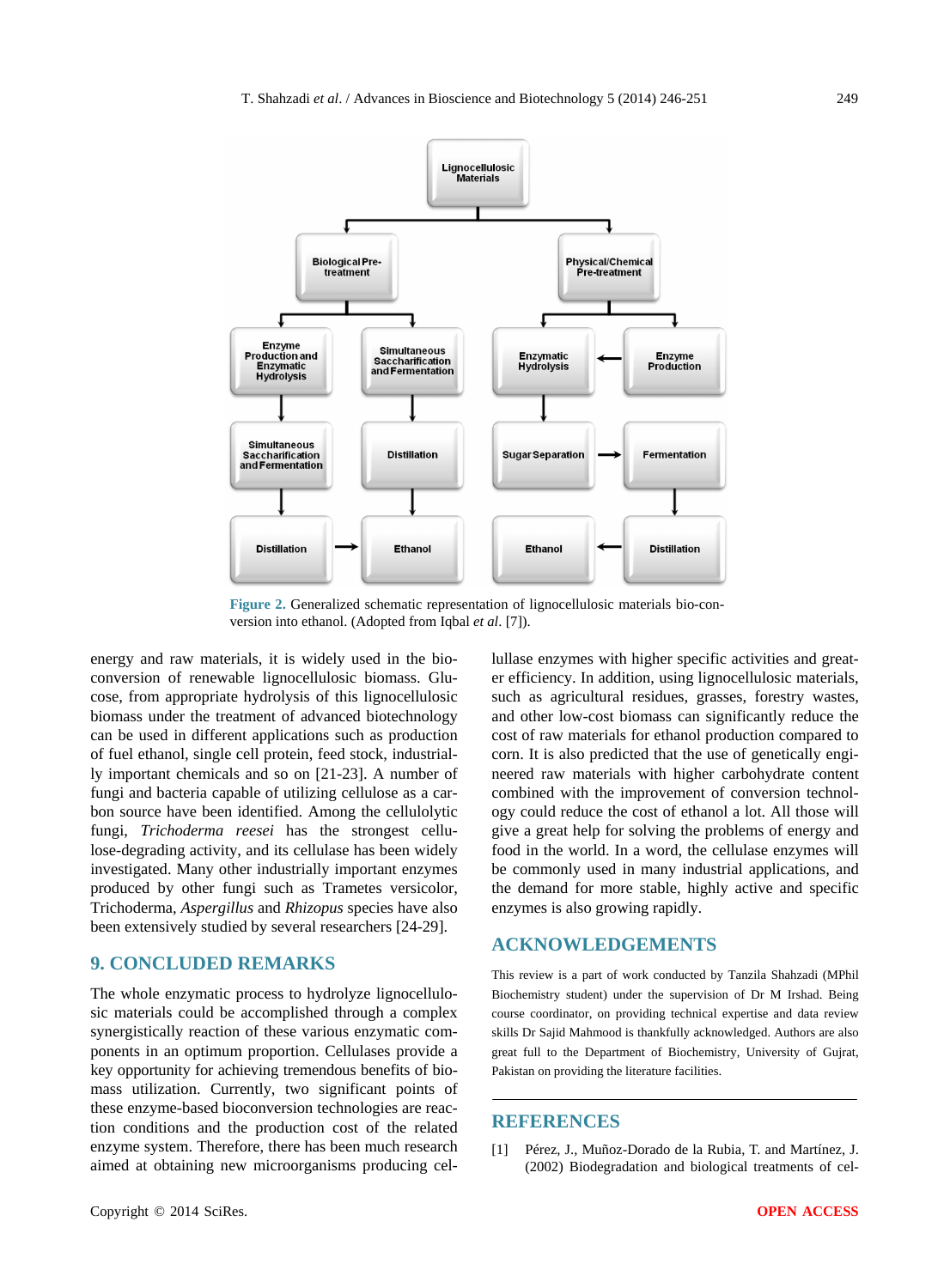lulose, hemicellulose and lignin: An overview. *International Microbiology*, **5**, 53-63. <http://dx.doi.org/10.1007/s10123-002-0062-3>

- [2] Asgher, M., Ahmad, Z. and Iqbal, H.M.N. (2013) Alkali and enzymatic delignification of sugarcane bagasse to expose cellulose polymers for saccharification and bioethanol production. *Industrial Crops and Products*, **44**, 488-495. <http://dx.doi.org/10.1016/j.indcrop.2012.10.005>
- [3] Iqbal, H.M.N., Ahmed, I., Zia, M.A. and Irfan, M. (2011) Purification and characterization of the kinetic parameters of cellulase produced from wheat straw by *Trichoderma viride* under SSF and its detergent compatibility. *Advances in Bioscience and Biotechnology*, **2**, 149-156. <http://dx.doi.org/10.4236/abb.2011.23024>
- [4] Isroi, M.R., Syamsiah, S., Niklasson, C., Cahyanto, M.N., Lundquist, K. and Taherzadeh, M.J. (2011) Biological pretreatment of lignocelluloses with white-rot fungi and its applications: A review. *BioResources*, **6**, 5224-5259.
- [5] Irshad, M., Anwar, Z. and Afroz, A. (2012) Characterization of Exo 1, 4-*β* glucanase produced from *Tricoderma viridi* through solid-state bio-processing of orange peel waste. *Advances in Bioscience and Biotechnology*, **3**, 580-584. <http://dx.doi.org/10.4236/abb.2012.35075>
- [6] Irshad, M., Anwar, Z., But, H.I., Afroz, A., Ikram, N. and Rashid, U. (2013) The industrial applicability of purified cellulase complex indigenously produced by *Trichoderma viride* through solid-state bio-processing of agro-industrial and municipal paper wastes. *BioResources*, **8**, 145-157.
- [7] Iqbal, H.M.N., Kyazze, G. and Keshavarz, T. (2013) Advances in valorization of lignocellulosic materials by biotechnology: An overview. *BioResources*, **8**, 3157-3176.
- Kumar, P., Barrett, D.M., Delwiche, M.J. and Stroeve, P. (2009) Methods for pretreament of lignocellulosic biomass for efficient hydrolysis and biofuel production. *Industrial & Engineering Chemistry Research*, **48**, 3713-3729.
- [9] Jiang, G., Nowakowski, D.J. and Bridgwater, A.V. (2010) A systematic study of the kinetics of lignin pyrolysis. *Thermochimica Acta.*, **498**, 61-66. <http://dx.doi.org/10.1016/j.tca.2009.10.003>
- [10] Prassad, S., Singh, A. and Joshi, H.C. (2007) Ethanol as an alternative fuel from agricultural, industrial and urban residues. *Resources*, *Conservation and Recycling*, **50**, 1- 39. <http://dx.doi.org/10.1016/j.resconrec.2006.05.007>
- [11] Bertero, M., de la Puente, G. and Sedran, U. (2012) Fuels from bio-oils: Bio-oil production from different residual sources, characterization and thermal conditioning. *Fuel*, **95**, 263-271. <http://dx.doi.org/10.1016/j.fuel.2011.08.041>
- [12] Himmel, M.E., Ding, S.Y., Johnson, D.K., Adney, W.S., Nimlos, M.R., Brady, J.W. and Foust, T.D. (2007) Biomass recalcitrance: engineering plants and enzymes for biofuel production. *Science*, **315**, 804-807. <http://dx.doi.org/10.1126/science.1137016>
- [13] Zhang, Y.H.P. and Lynd, L.R. (2004) Toward an aggregated understanding of enzymatic hydrolysis of cellulose: Noncomplex cellulose systems. *Biotechnology and Bioengineering*, **88**, 797-824. <http://dx.doi.org/10.1002/bit.20282>
- [14] Taherzadeh, M.J. and Karimi, K. (2008) Pretreatment of lignocellulosic wastes to improve ethanol and biogas production: A review. *International Journal of Molecular Sciences*, **9**, 1621-1651. <http://dx.doi.org/10.3390/ijms9091621>
- [15] Wyman, C.E., Dale, B.E., Elander, R.T., Holtzapple, M., Ladisch, M.R. and Lee, Y.Y. (2005) Coordinated development of leading biomass pretreatment technologies. *Bioresource Technology*, **96**, 1959-1966. <http://dx.doi.org/10.1016/j.biortech.2005.01.010>
- [16] Hamelinck, C.N., Hooijdonk, V. and Faaij, A.P.C. (2005) Ethanol from lignocellulosic biomass: Techno-economic performance in short, middle and long-term. *Biomass* & *Bioenergy*, **28**, 384-410. <http://dx.doi.org/10.1016/j.biombioe.2004.09.002>
- [17] Lin, Y. and Tanaka, S. (2006) Ethanol fermentation from biomass resources: Current state and prospects. *Applied Microbiology and Biotechnology*, **69**, 627-642. <http://dx.doi.org/10.1007/s00253-005-0229-x>
- [18] Alonso, A., Pérez, P., Morcuende, R. and Martinez-Carrasco, R. (2008) Future CO2 concentrations, though not warmer temperatures, enhance wheat photosynthesis temperature responses. *Physiologia Plantarum*, **132**, 102-112.
- [19] Jagtap, S. and Rao, M., (2005) Purification and properties of a low molecular weight 1,4-beta-d-glucan glucohydrolase having one active site for carboxymethyl cellulose and xylan from an *alkalothermophilic Thermomonospora* sp. *Biochemical and Biophysical Research Communications*, **329**, 111-116. <http://dx.doi.org/10.1016/j.bbrc.2005.01.102>
- [20] Kim, K.C., Seung-Soo, Y., Young, O.A. and Seong-Jun, K., (2003) Isolation and characteristics of *Trichoderma harzianum* FJ1 producing cellulases and xylanase. *Journal of Microbiology and Biotechnology*, **13**, 1-8.
- [21] Lynd, L.R., Weimer, P.J. van Zyl, W.H. and Pretorius, I.S. (2002) Microbial cellulose utilization: Fundamentals and biotechnology. *Microbiology and Molecular Biology Reviews*, **66**, 506-577. <http://dx.doi.org/10.1128/MMBR.66.3.506-577.2002>
- [22] Asgher, M., Aslam, B. and Iqbal, H.M.N. (2013) Novel catalytic and effluent decolorization functionalities of solgel immobilized Pleurotus ostreatus IBL-02 manganese peroxidase produced from bio-processing of wheat straw. *Chinese Journal of Catalysis*, **34**, 1756-1761. [http://dx.doi.org/10.1016/S1872-2067\(12\)60647-0](http://dx.doi.org/10.1016/S1872-2067(12)60647-0)
- [23] Asgher, M., Bashir, F. and Iqbal, H.M.N. (2013). A comprehensive ligninolytic pre-treatment approach from lignocellulose green biotechnology to produce bio-ethanol. *Chemical Engineering Research and Design*, in press. <http://dx.doi.org/10.1016/j.cherd.2013.09.003>
- [24] Iqbal, H.M.N., Asgher, M. and Bhatti, H.N. (2011) Optimization of physical and nutritional factors for synthesis of lignin degrading enzymes by a novel strain of *Trametes versicolor*. *BioResources*, **6**, 1273-1287.
- [25] Asgher, M., Iqbal, H.M.N. and Asad, M.J. (2012) Kinetic characterization of purified laccase produced from Trametes versicolor IBL-04 in solid state bio-processing of corncobs. *BioResources*, **7**, 1171-1188.